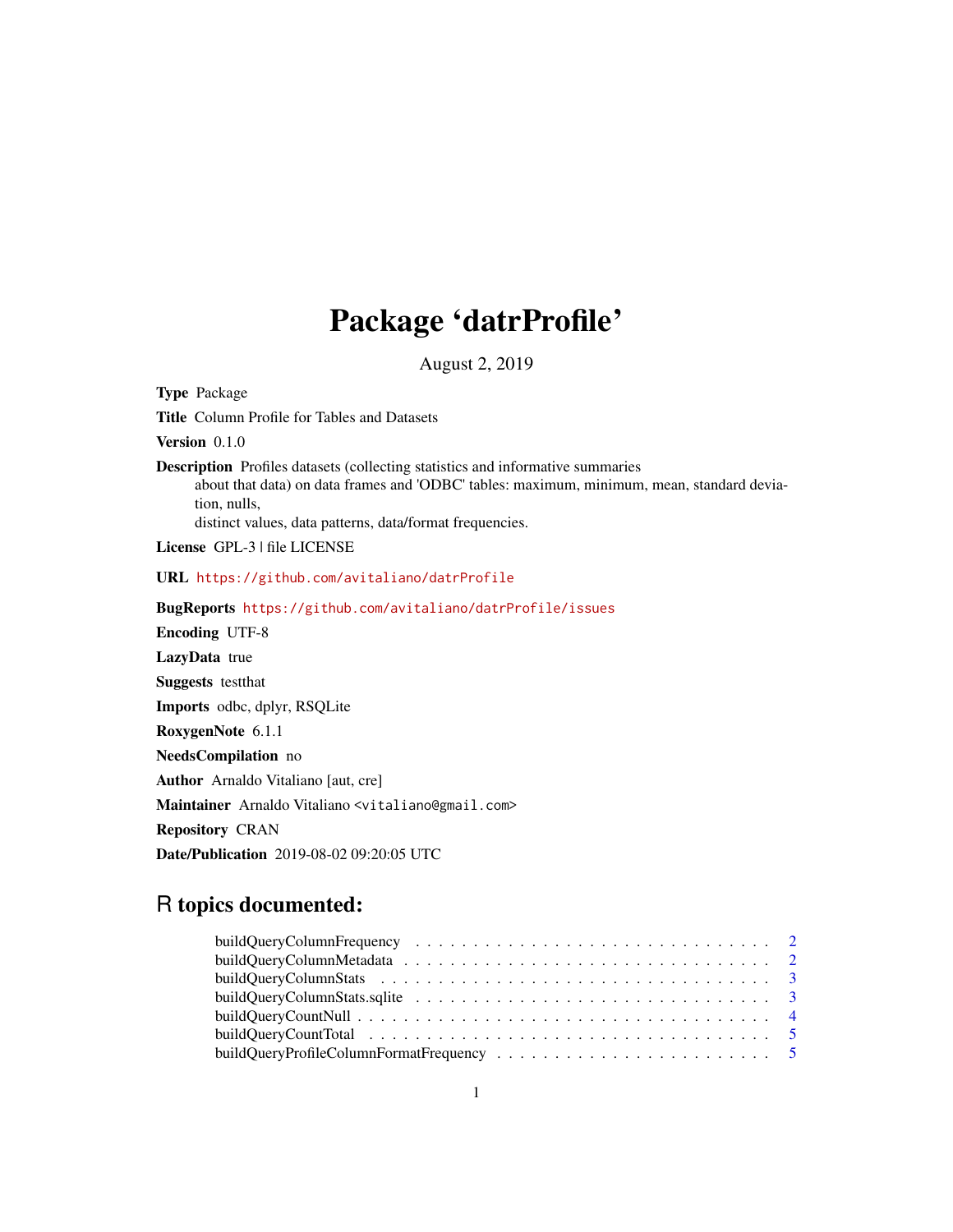<span id="page-1-0"></span>

| Index |  |
|-------|--|

buildQueryColumnFrequency

*buildQueryColumnFrequency*

#### Description

buildQueryColumnFrequency

#### Usage

buildQueryColumnFrequency(conn.info, ...)

#### Arguments

| conn.info | Connection info created with prepareConnection |
|-----------|------------------------------------------------|
| $\cdots$  | Other parameters                               |

#### Value

query column, count(\*) from table

buildQueryColumnMetadata

*buildQueryColumnMetadata*

#### Description

buildQueryColumnMetadata

#### Usage

buildQueryColumnMetadata(conn.info, ...)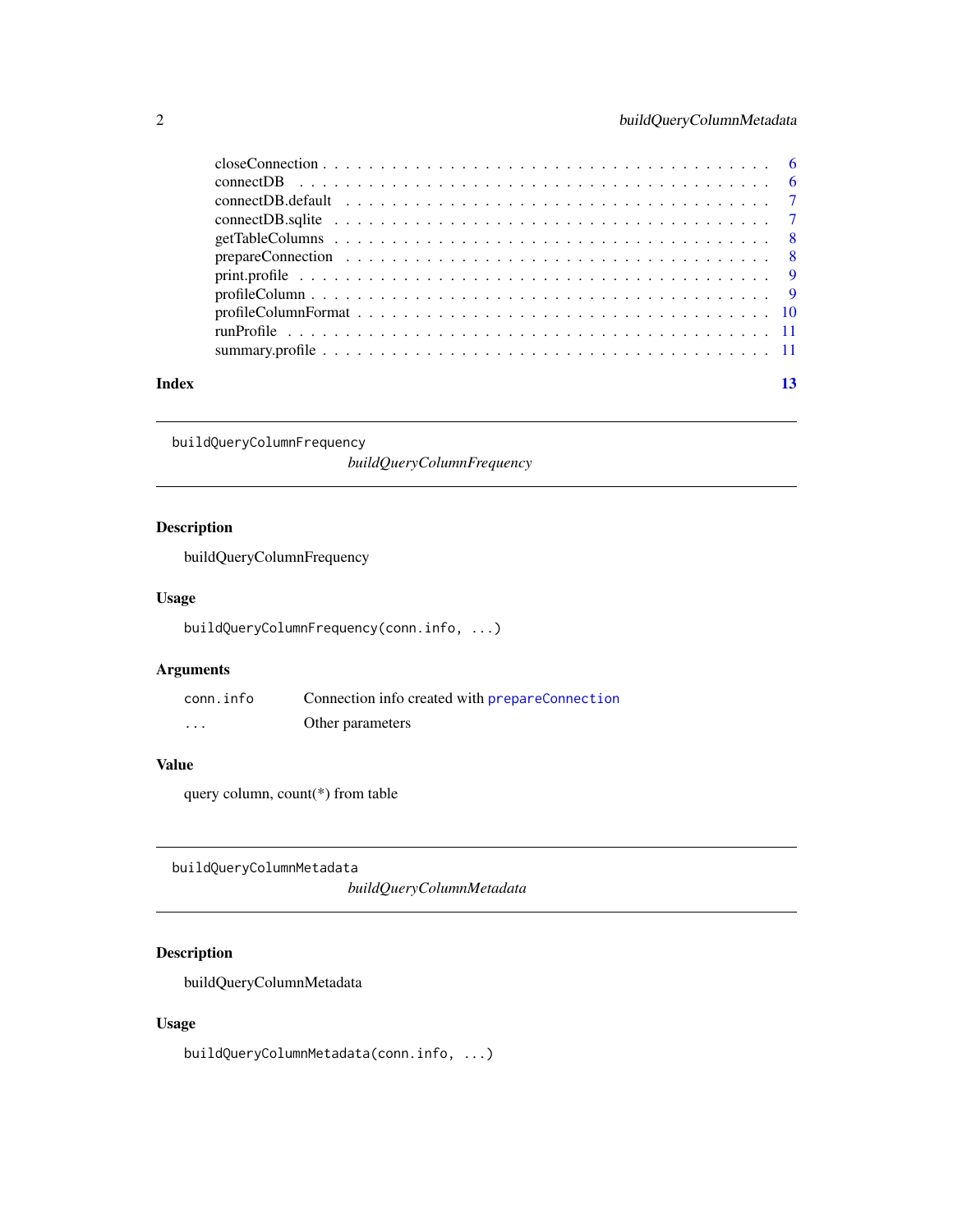#### <span id="page-2-0"></span>buildQueryColumnStats 3

#### Arguments

| conn.info | Connection info created with prepareConnection |
|-----------|------------------------------------------------|
| $\cdots$  | Other params                                   |

#### Value

query columns' metadata

buildQueryColumnStats *buildQueryColumnStats*

#### Description

buildQueryColumnStats

#### Usage

```
buildQueryColumnStats(conn.info, ...)
```
#### Arguments

| conn.info | Connection info created with <b>prepareConnection</b> |
|-----------|-------------------------------------------------------|
| $\cdot$   | Other parameters                                      |

#### Value

query count(distinct column) from table

buildQueryColumnStats.sqlite *buildQueryColumnStats.sqlite*

#### Description

buildQueryColumnStats.sqlite

#### Usage

```
## S3 method for class 'sqlite'
buildQueryColumnStats(conn.info, schema, table, column,
 query.filter, ...)
```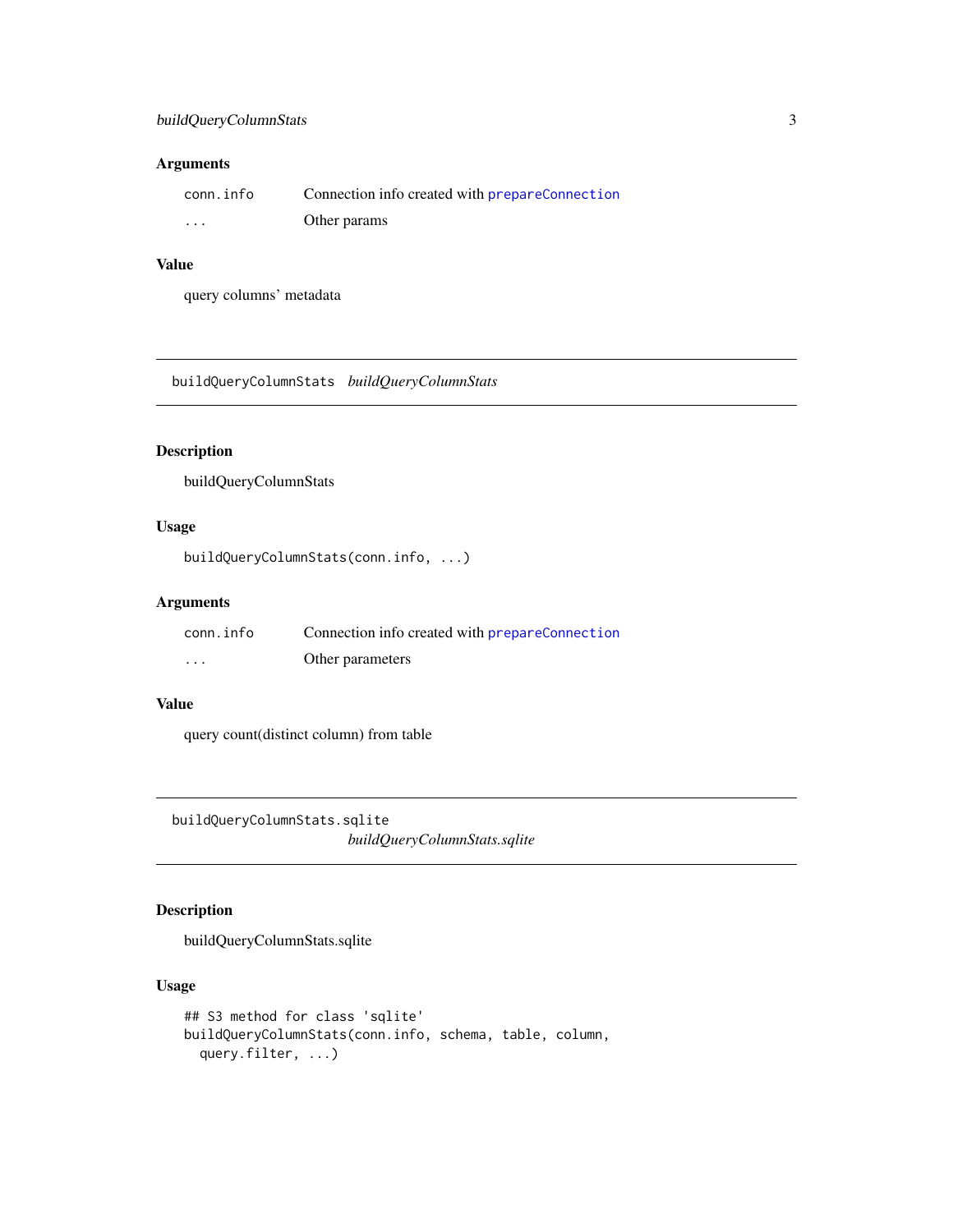#### <span id="page-3-0"></span>Arguments

| conn.info    | Connection info created with <b>prepareConnection</b> |
|--------------|-------------------------------------------------------|
| schema       | Table Schema                                          |
| table        | Table Name                                            |
| column       | Column profiled                                       |
| query.filter | Filter applied to the profile                         |
|              | Other parameters                                      |

#### Value

query count(distinct column) from table

buildQueryCountNull *buildQueryCountNull*

#### Description

buildQueryCountNull

#### Usage

```
buildQueryCountNull(conn.info, ...)
```
#### Arguments

| conn.info | Connection info created with <b>prepareConnection</b> |
|-----------|-------------------------------------------------------|
| $\cdots$  | Other parameters                                      |

#### Value

query select count(\*) where collumn is null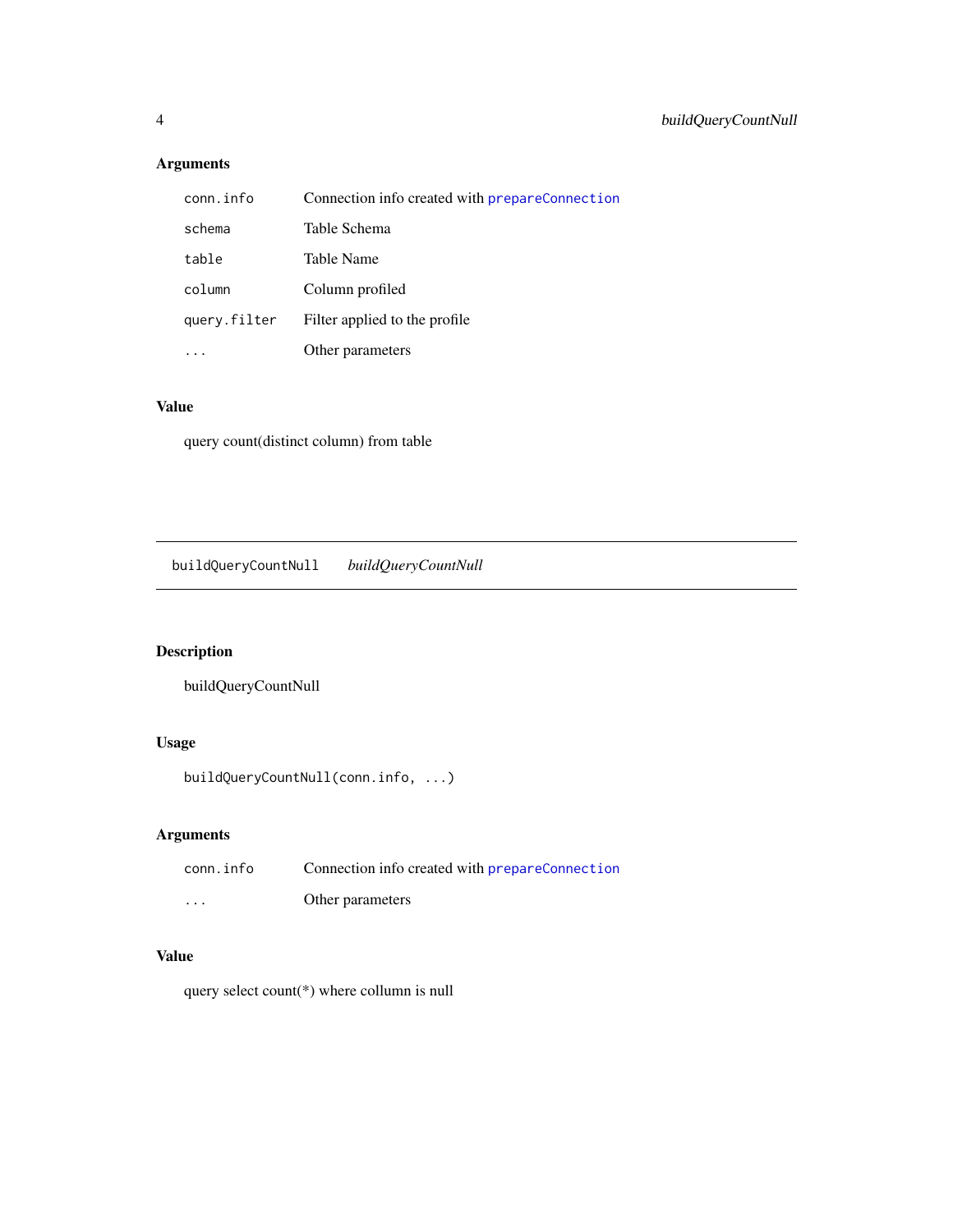<span id="page-4-0"></span>buildQueryCountTotal *buildQueryCountTotal*

#### Description

Count total rows from table.

#### Usage

```
buildQueryCountTotal(conn.info, ...)
```
#### Arguments

| conn.info | Connection info created with <b>prepareConnection</b> |
|-----------|-------------------------------------------------------|
| .         | Other params                                          |

#### Value

query count(\*) from table

buildQueryProfileColumnFormatFrequency *buildQueryProfileColumnFormatFrequency*

#### Description

buildQueryProfileColumnFormatFrequency

#### Usage

```
buildQueryProfileColumnFormatFrequency(conn.info, ...)
```
#### Arguments

| conn.info | Connection info created with prepareConnection |
|-----------|------------------------------------------------|
| $\cdots$  | Other parameters                               |

#### Value

queries column format frequency from table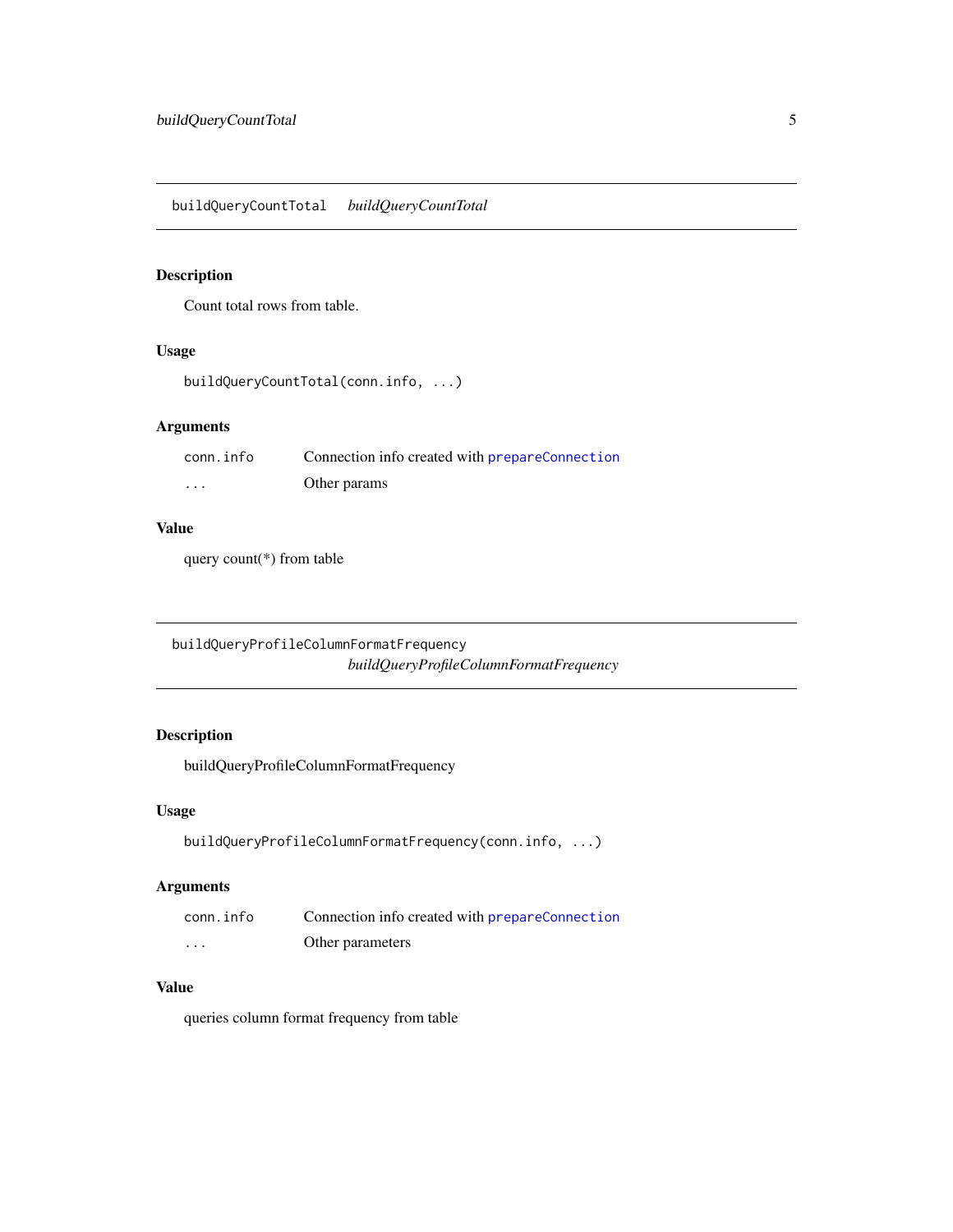<span id="page-5-0"></span>closeConnection *closeConnection*

#### Description

Disconnects from database using odbc::dbDisconnect

#### Usage

closeConnection(conn)

#### Arguments

conn Connection created at [connectDB](#page-5-1)

#### Value

TRUE if succeeded at closing connection

<span id="page-5-1"></span>connectDB *connectDB*

#### Description

Connects to database using [dbConnect](#page-0-0)

#### Usage

```
connectDB(conn.info, ...)
```
#### Arguments

| conn.info | Connection info created at prepareConnection |
|-----------|----------------------------------------------|
| $\cdots$  | Other parameters                             |

#### Value

connection to database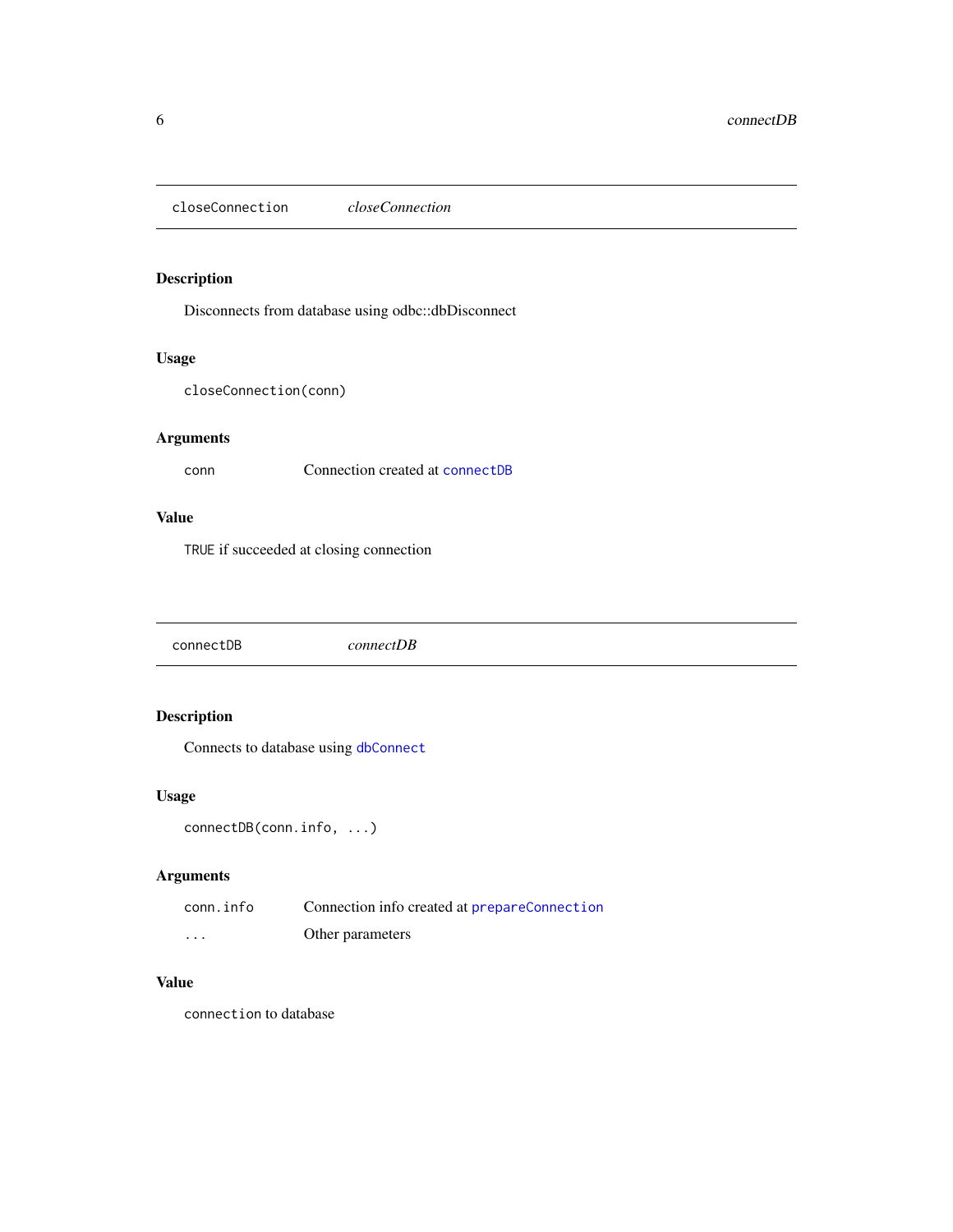<span id="page-6-0"></span>connectDB.default *connectDB.default*

#### Description

Connects to database using [dbConnect](#page-0-0)

#### Usage

```
## Default S3 method:
connectDB(conn.info, ...)
```
#### Arguments

| conn.info | Connection info created at prepareConnection |
|-----------|----------------------------------------------|
| $\cdots$  | Other parameters                             |

#### Value

connection to database

connectDB.sqlite *connectDB.sqlite*

#### Description

Connects to database using [dbConnect](#page-0-0)

#### Usage

## S3 method for class 'sqlite' connectDB(conn.info, ...)

#### Arguments

| conn.info | Connection info created at prepareConnection |
|-----------|----------------------------------------------|
| $\cdots$  | Other parameters                             |

#### Value

connection to database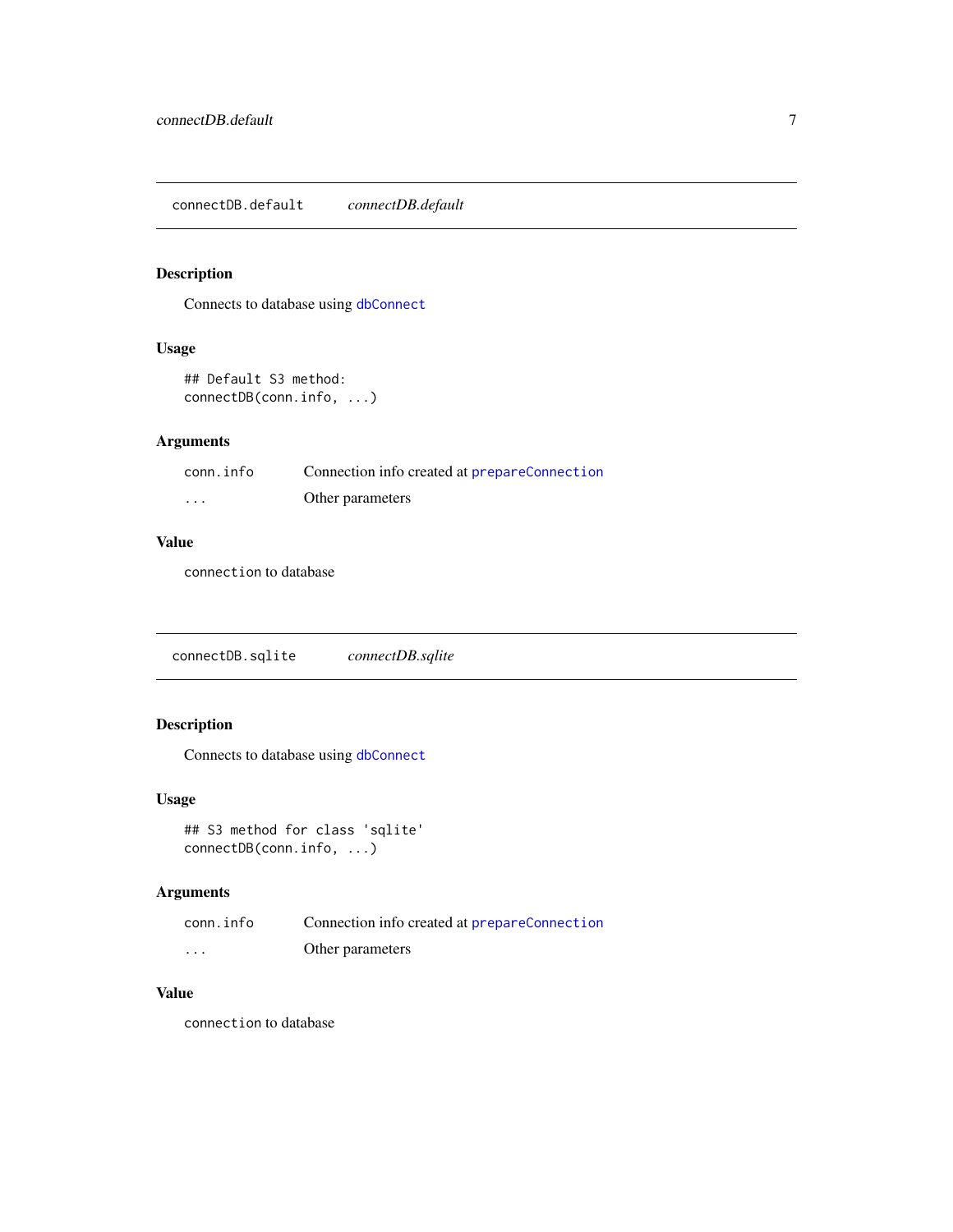<span id="page-7-0"></span>getTableColumns *getTableColumns*

#### Description

Issues query against the RDBS to retrieve information about each column of the table. Name, type, length, precision, etc.

#### Usage

```
getTableColumns(conn.info, schema, table)
```
#### Arguments

| conn.info | Connection info created with prepareConnection |
|-----------|------------------------------------------------|
| schema    | Table schema                                   |
| table     | Table name                                     |

#### Value

data frame containing the columns' metadata

<span id="page-7-1"></span>prepareConnection *Prepares connection to RDBS via ODBC*

#### Description

prepareConnection list connection details needed to connecto to a RDBS using ODBC

#### Usage

```
prepareConnection(db.vendor, odbc.driver = odbc::odbc(),
  db.host = NULL, db.name = NULL, db.encoding = "", dsn = NULL,
 user = NULL, passwd = NULL)
```
#### Arguments

| db.vendor   | Database vendor (teradata, sqlserver)   |
|-------------|-----------------------------------------|
| odbc.driver | ODBC driver used to connect to database |
| db.host     | Database hostname                       |
| db.name     | Database name                           |
| db.encoding | Database encoding                       |
| dsn         | Data source name                        |
| user        | Username to connect to database         |
| passwd      | Password to connect to database         |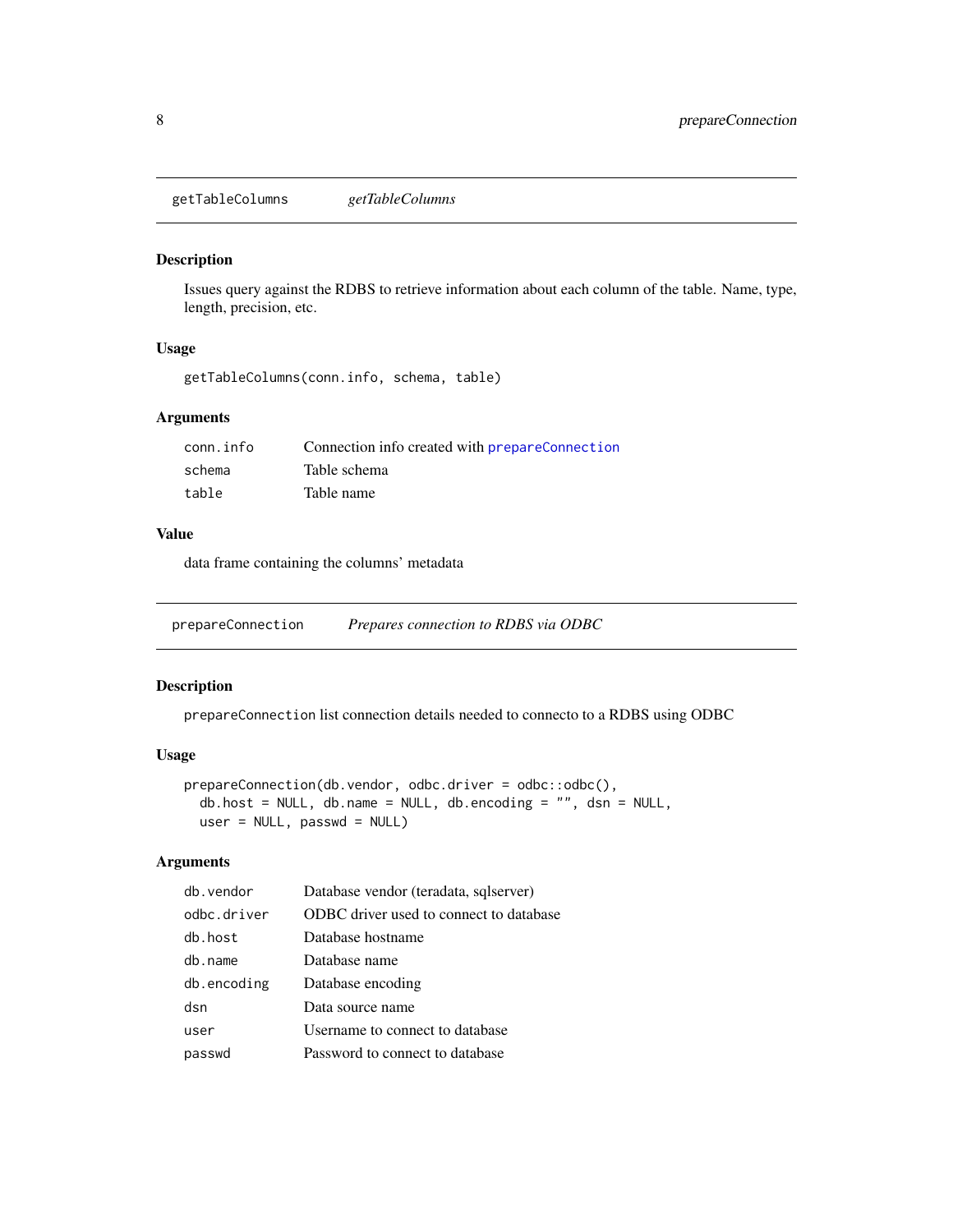#### <span id="page-8-0"></span>print.profile 9

#### Examples

```
conn.info <- prepareConnection(db.vendor = "teradata",
  dsn = "ODBC_MYDB", user = "myuser", passwd = "mypasswd")
```
print.profile *Print method*

#### Description

Print method

#### Usage

## S3 method for class 'profile'  $print(x, \ldots)$ 

#### Arguments

| X        | profile object   |
|----------|------------------|
| $\cdots$ | other parameters |

#### Value

printed profile

profileColumn *profileColumn*

#### Description

profileColumn

#### Usage

```
profileColumn(conn.info, schema, table, column, column.datatype,
  query.filter, limit.freq.values = 30, format.show.percentage)
```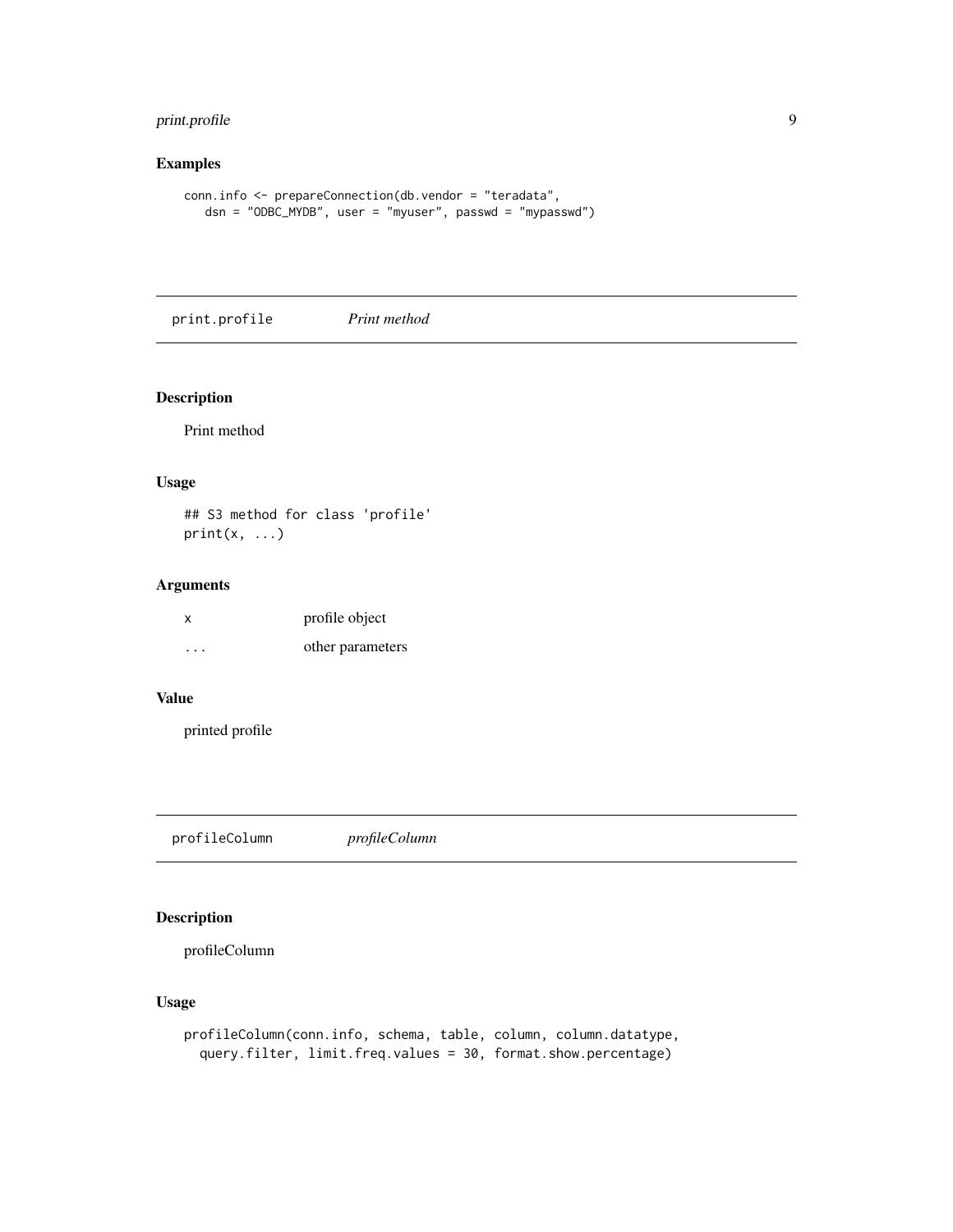#### Arguments

| conn.info              | Connection info created with prepareConnection         |
|------------------------|--------------------------------------------------------|
| schema                 | Table schema                                           |
| table                  | Table name                                             |
| column                 | Column being profiled                                  |
| column.datatype        |                                                        |
|                        | Column datatype                                        |
| query.filter           | Filter applied before profile the column               |
| limit.freg.values      |                                                        |
|                        | Distinct values shown in frequency data frame.         |
| format.show.percentage |                                                        |
|                        | Threshold considered when showing formats' percentages |

#### Value

columnProfile <- list(column, count.total, count.distinct, perc.distinct, count.null, perc.null, min.value, max.value, column.freq, format.freq = format.freq)

profileColumnFormat *profileColumnFormat*

#### Description

Profiles column based on its format, using masking strategy.  $X = char$ ,  $9 = digit$ ,  $S = symbol$ 

#### Usage

```
profileColumnFormat(conn.info, column, column.datatype, schema, table,
  count.total, query.filter, format.show.percentage)
```
#### Arguments

| Connection info created with <b>prepareConnection</b>  |  |
|--------------------------------------------------------|--|
| Column name that will be profiled                      |  |
| column.datatype                                        |  |
| Column datatipe                                        |  |
| Table schema                                           |  |
| Table name                                             |  |
| Number of rows to be profiled                          |  |
| Filter applied to the table, when profilling           |  |
| format.show.percentage                                 |  |
| Threshold considered when showing formats' percentages |  |
|                                                        |  |

#### Value

Data Frame containing columns' metadata

<span id="page-9-0"></span>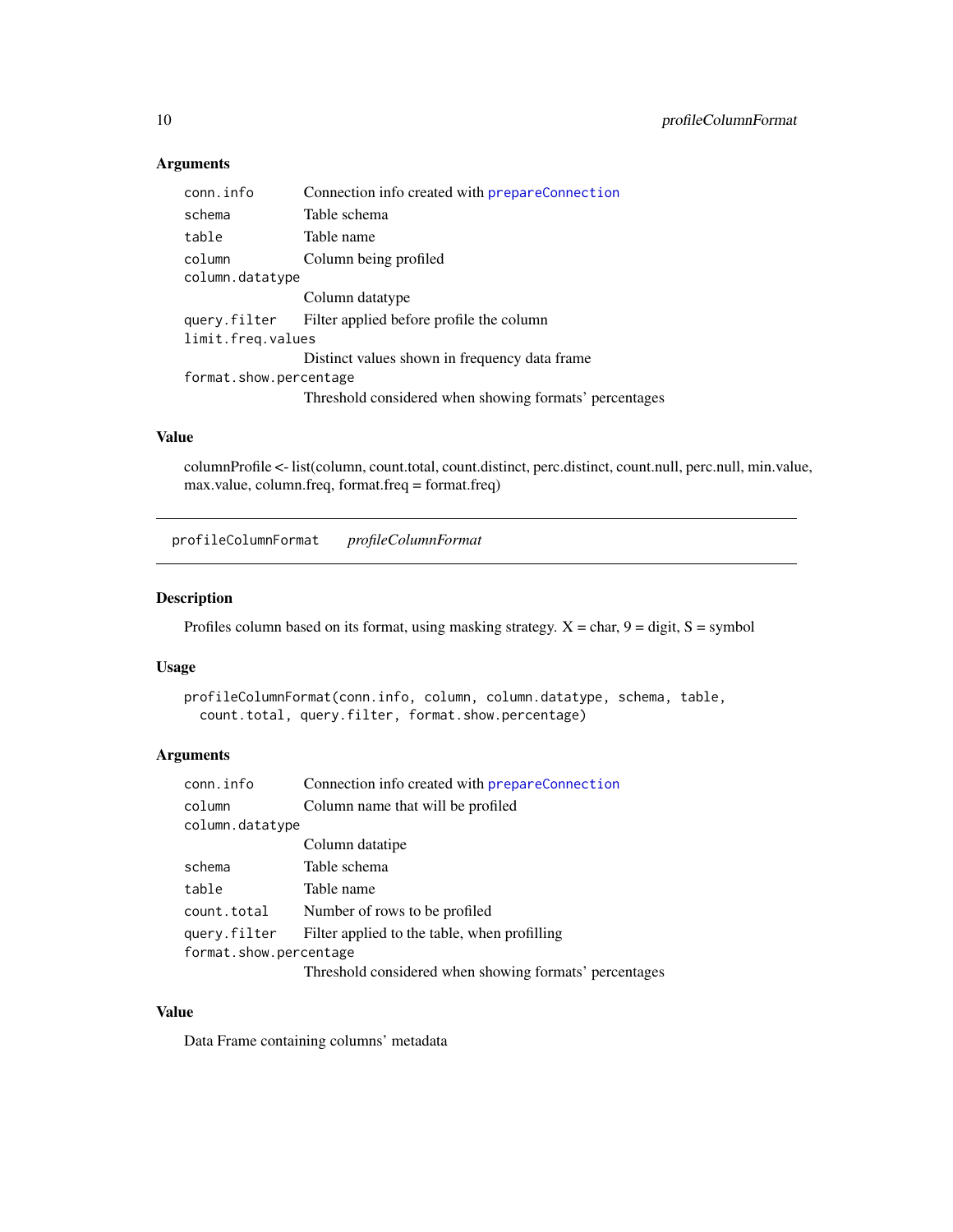<span id="page-10-0"></span>

#### Description

Profiles tables and dataframes (collecting statistics and informative summaries about that data): max, min, avg, sd, nulls, distinct values, data patterns, data/format frequencies.

#### Usage

```
runProfile(conn.info, schema = NULL, table, is.parallel = TRUE,
 count.nodes, query.filter = NA, format.show.percentage = 0.03)
```
#### Arguments

| conn.info              | Connection info created with prepareConnection                        |  |
|------------------------|-----------------------------------------------------------------------|--|
| schema                 | Table schema                                                          |  |
| table                  | Table name                                                            |  |
| is.parallel            | Boolean that indicates if profile will run in parallel. Default TRUE. |  |
| count.nodes            | Number of nodes used when is parallel $= TRUE$                        |  |
| query.filter           | Filter applied to the table, when profilling                          |  |
| format.show.percentage |                                                                       |  |
|                        | Threshold considered when showing formats percentages                 |  |

#### Value

profile results for the table/dataframe

summary.profile *Override summary function*

#### Description

Override summary function

#### Usage

## S3 method for class 'profile' summary(object, ...)

#### Arguments

| object | Profile object   |
|--------|------------------|
| .      | other parameters |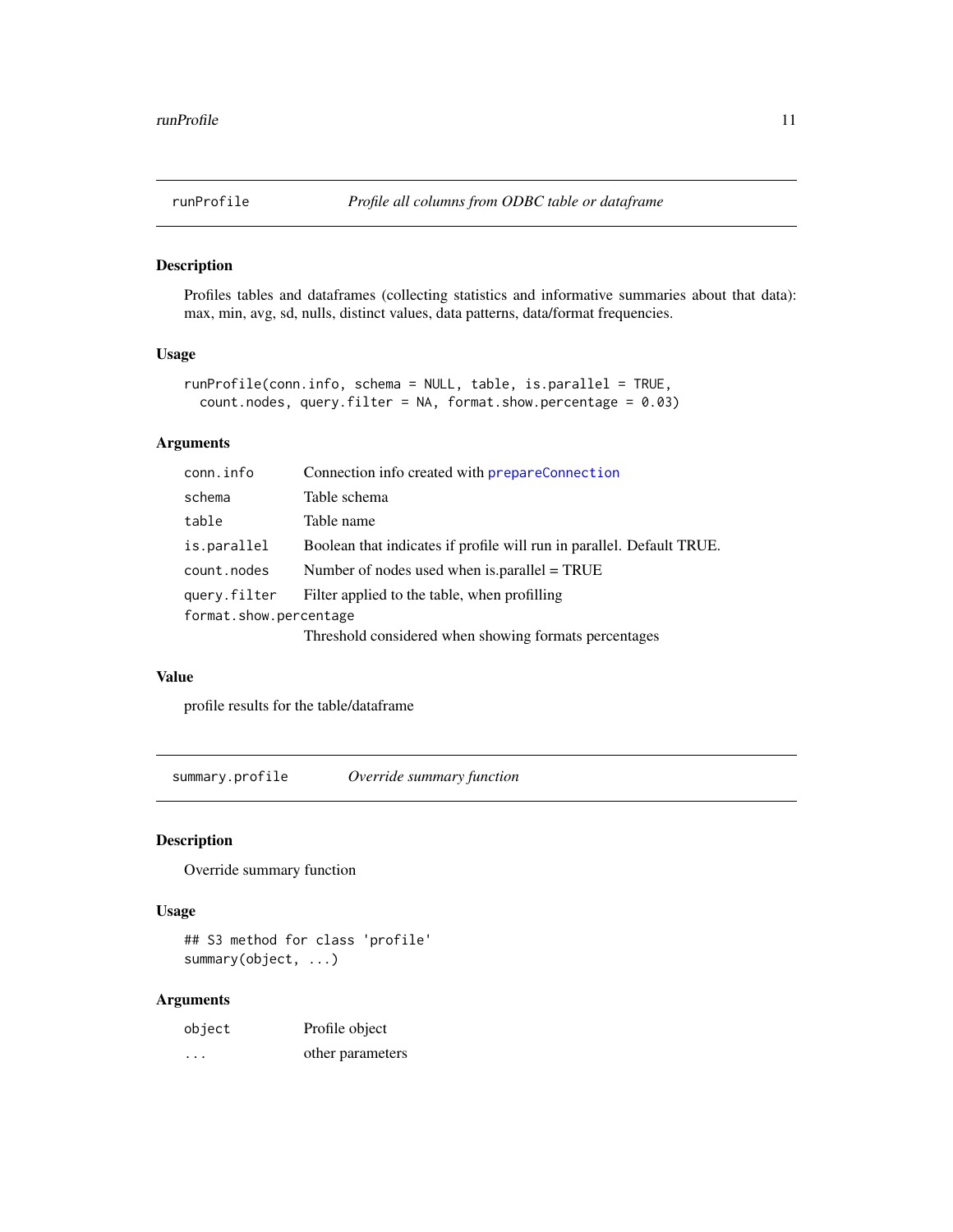#### Value

data.frame with summary information